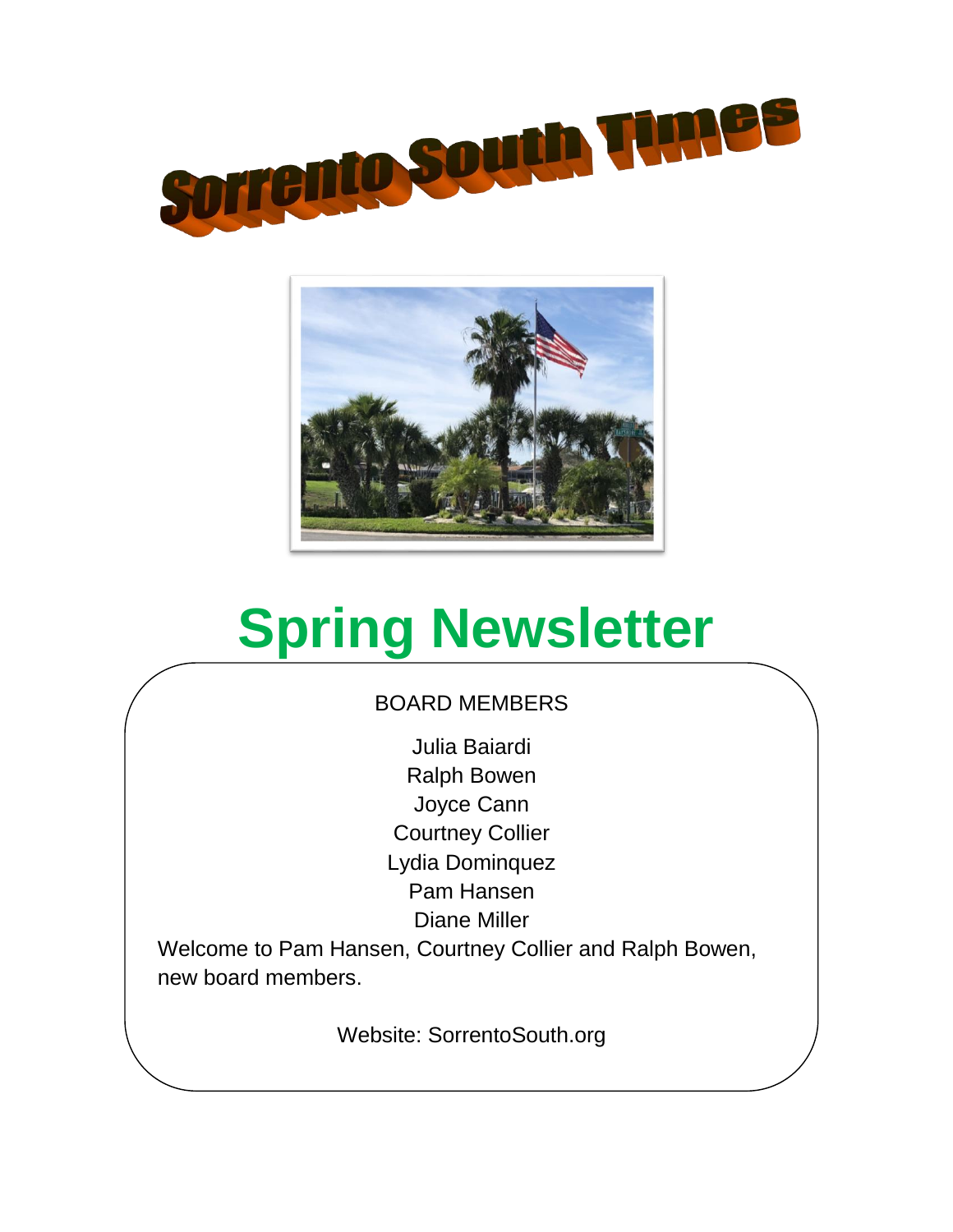### **A word from our new president.**

Dear Sorrento South Property Owners,

Thank you to the Board for appointing me as SSPO President. Also, thank you to past and current Board members who have worked hard for the benefit of us all.

My wife Michele and I moved here last year from Colorado after spending 31 years in the US Air Force. We are full time residents here. As we begin 2018, I want to share a few thoughts with you.

My goal is for us to run a smooth, effective, efficient and transparent HOA. We all want Sorrento South to continue to be a happy and beautiful place to live. As members of Sorrento South Property Owners (SSPO), we recognize that there are a few simple rules (our covenants) that we have to follow. As Board members, we have a few more (Bylaws, Articles of Incorporation) to follow.

That's about it, in my view.

All the rules are available on our Website for everyone to review and respect. The less SSPO HOA involvement in homeowners lives, the better. And vise-versa. As a Board, we will continue to be open, honest, and as unobtrusive as possible to our members. Working with Brian and Sunstate Management to achieve these goals will be your Board's mission.

Please take the time to participate in your community. Your board meets at the clubhouse the second Tuesday each month at 6:00 pm. I look forward to meeting you there.

Regards, Courtney Collier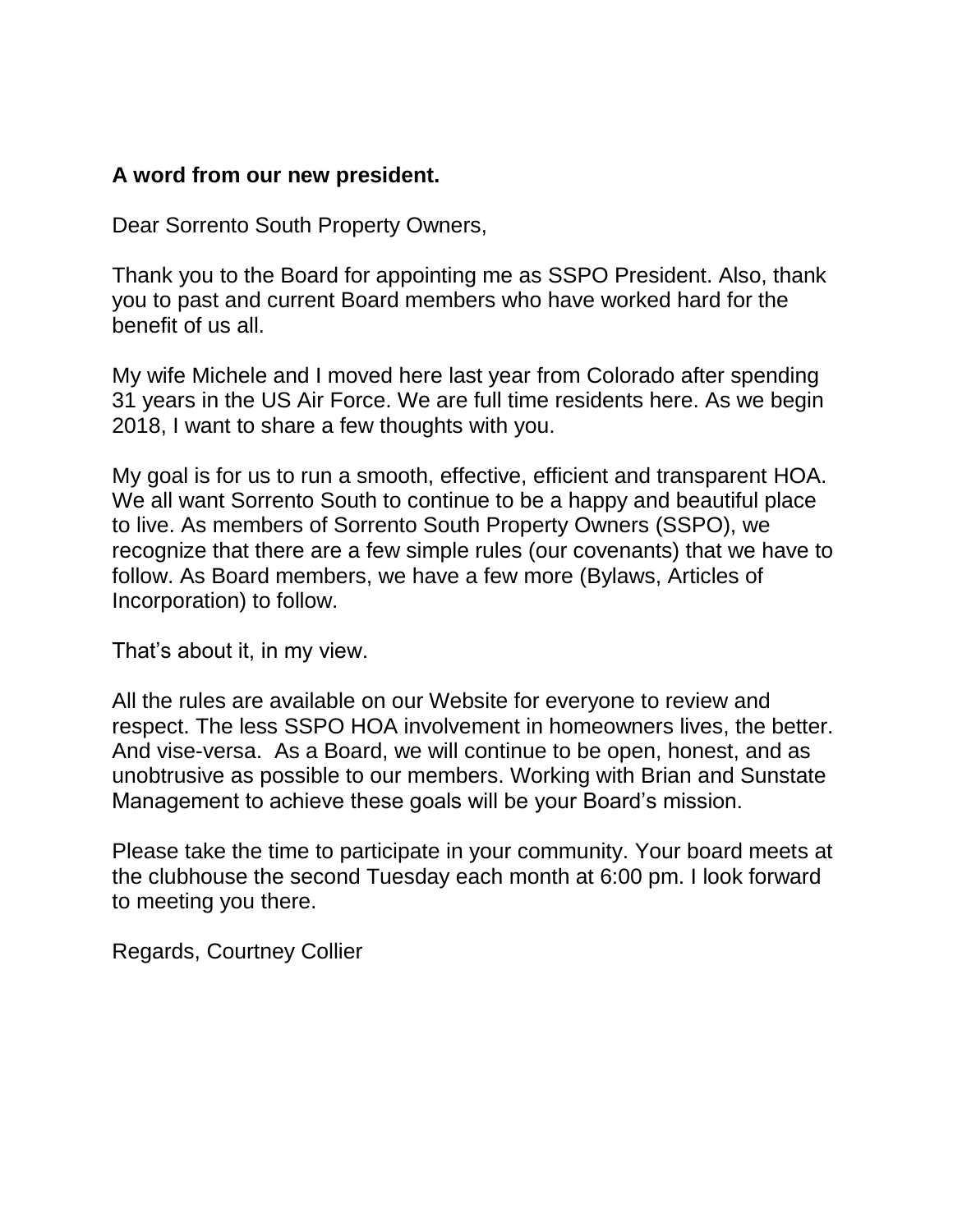### **Why have an association?**

Home owners associations are one of the main factors in helping to protect property values by maintaining a set of covenants applicable to all property owners. Associations offer a sense of community and are involved in sharing information on how to protect property owners from the increasing rise in thefts. In this manner, the nature of the community remains as a constant and valuable asset. Prospective buyers looking at a house also evaluate neighboring properties and the community as a whole. Any member of the association not following the covenants as required may be harming other members in the process of selling their houses and in addition making the living conditions for current members less than ideal.

Thanks to so many of our neighbors who are helping to improve the appearance of our community. A clean roof and driveway, along with a well maintained lawn and landscaping, keep our Sorrento South neighborhood a desirable place to live and buy.

# **Board Meetings**

The board of directors normally meets the second Tuesday of every month at 6 pm in the clubhouse. The agenda including the date and time for the meeting is posted 48 hours in advance at the front entrance to the clubhouse. Signs are usually posted at the entrances to Sorrento South one or two days before the meeting or in case the date or hour of the meeting is changed. The board is considering not meeting during June, July and August, but that decision has yet to be made by the board. If anyone would like to attend a board or annual meeting and needs a ride, feel free to call any board member and WE'LL GET YOU THERE!

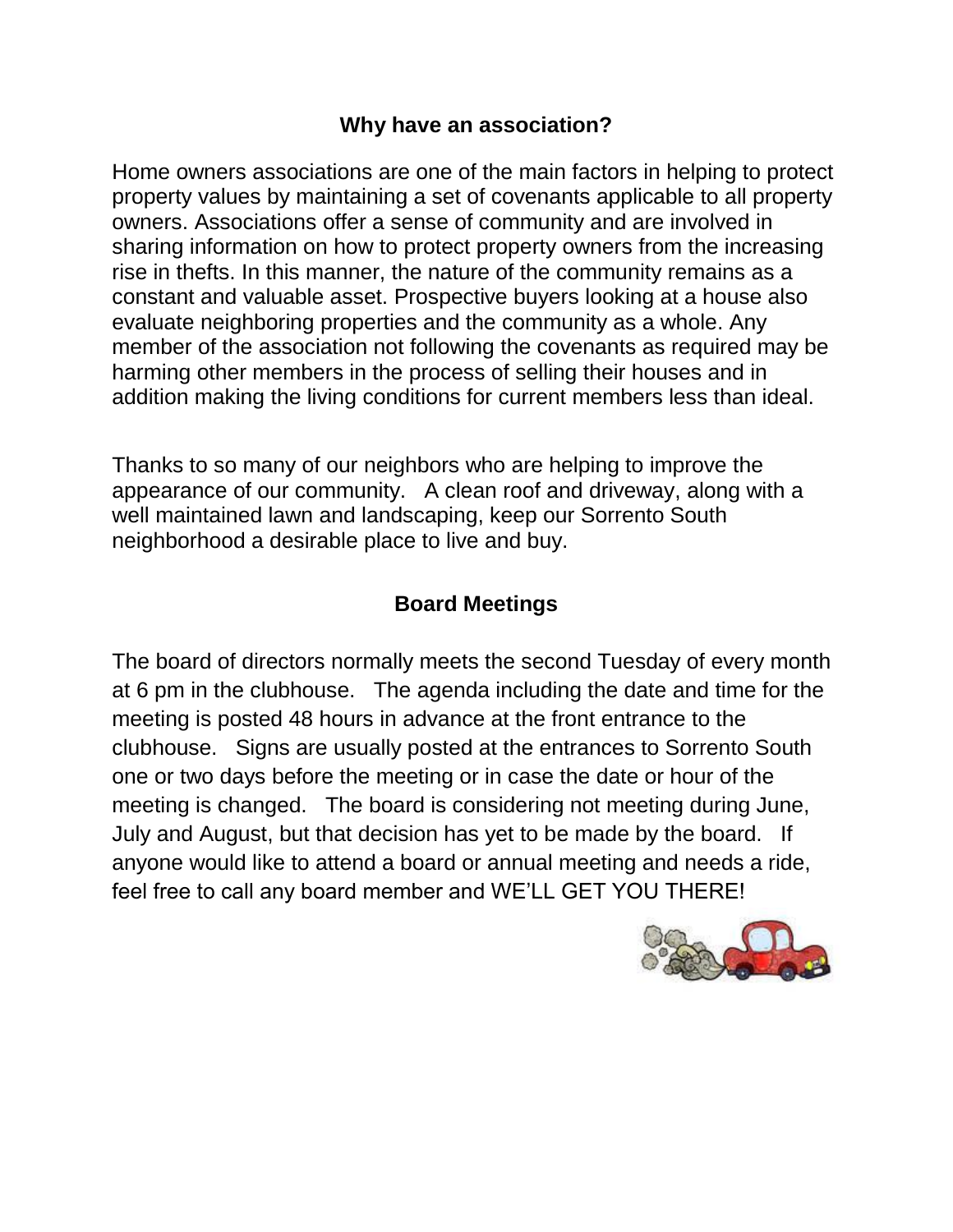

#### **New Community Members**

We are happy to welcome our new neighbors:

| <b>Todd and Amanda Miles</b>      | 486 Bellini Circle           | 02/03/17 |
|-----------------------------------|------------------------------|----------|
| Loren Lacy                        | 2301 Goya Drive              | 03/07/17 |
| Anne McCall                       | 475 Picasso Drive            | 04/05/17 |
| <b>Court and Michelle Collier</b> | 407 Bellini Circle           | 04/13/17 |
| Emily and Paula Cunningham        | 2308 Goya Drive              | 05/09/17 |
| Edward & Marilynn Bielen          | 451 Picasso Drive            | 08/30/17 |
| David and Lenore Law              | 420 Picasso Drive            | 09/20/17 |
| Kenton & Gayla Montegna           | 209 Cavallini Drive 09/21/17 |          |
| Susan, Taulbee                    | 150 Lychee Road              | 09/22/17 |
| Darren & Emma Dell                | 423 Bellini Circle           | 09/29/17 |
| George & Kimberly Smith           | 112 Cavallini Drive          | 11/03/17 |



**Congratulations to the Peterson family of 2317 Goya Drive. Christy and Eric welcomed the arrival of 8lb. 9oz. Grant Wilder on January 24, 2018. Grant already has a playmate, big brother Cole Danger, age 3.**

Births, graduations, special anniversaries, etc. are all happy news to share with your neighbors. If you would like to share this news, please contact a board member.

We also ask to be made aware of the death of any resident or family member.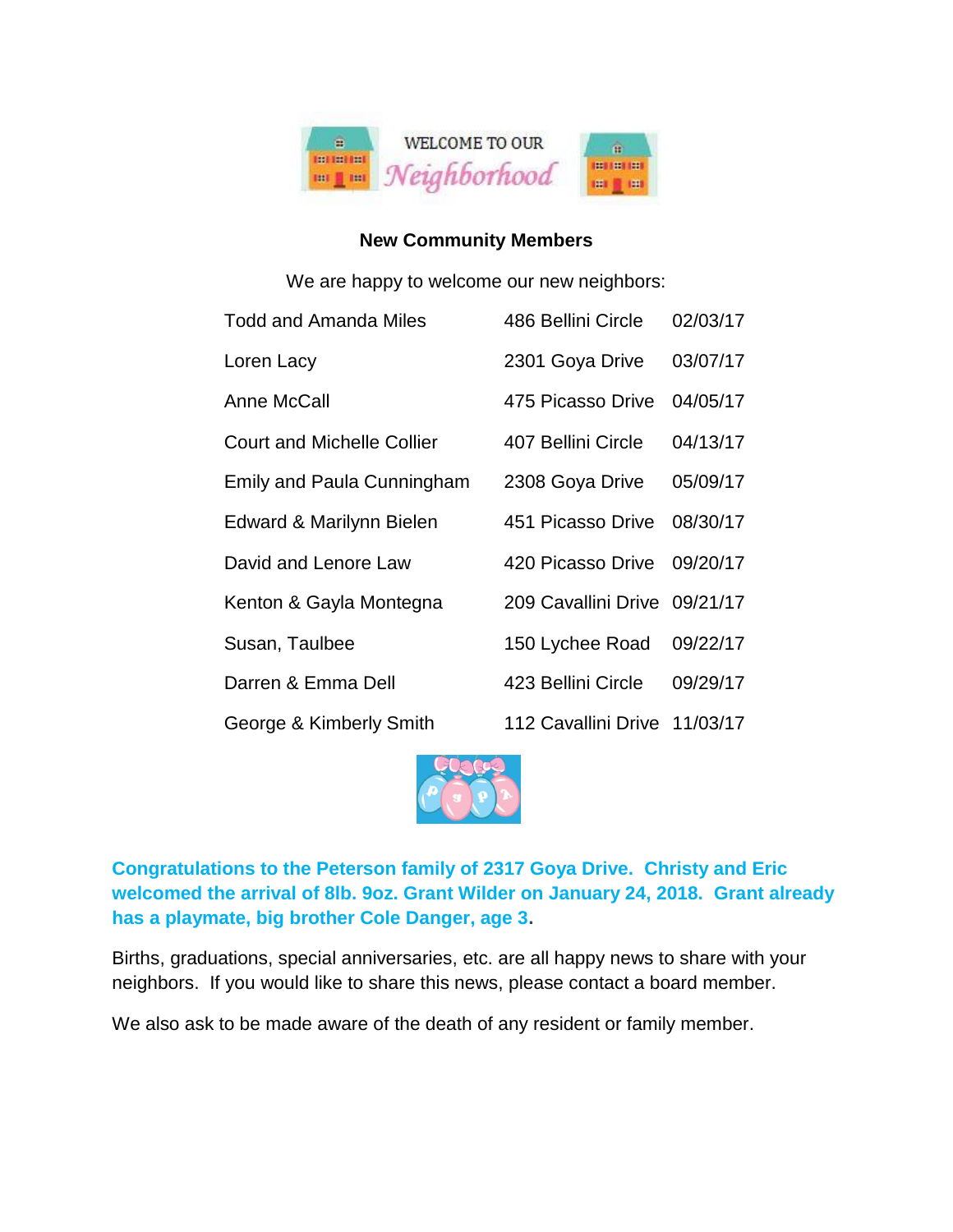#### **Useful Information For New Members:**

Please visit our website to see all relevant documents of the association at: [www.SorrentoSouth.org.](http://www.sorrentosouth.org/)

Garbage, yard waste, recyclable and bulk items disposal:

[https://www.scgov.net/government/utilities-water/solid-waste/trash-and-recycling.](https://www.scgov.net/government/utilities-water/solid-waste/trash-and-recycling) and

[https://www.scgov.net/home/showdocument?id=2650.](https://www.scgov.net/home/showdocument?id=2650)

Yard irrigation: [http://www.4sarasota.com/water.html.](http://www.4sarasota.com/water.html)



For the safety of your pet, please remember to always walk your dog on a leash and keep your dog on your property to avoid a car accident.



Come and join your neighbors for brunch on April 14 from 9:30 to noon at our Sorrento South Clubhouse. Coffee, donuts, and more will be served.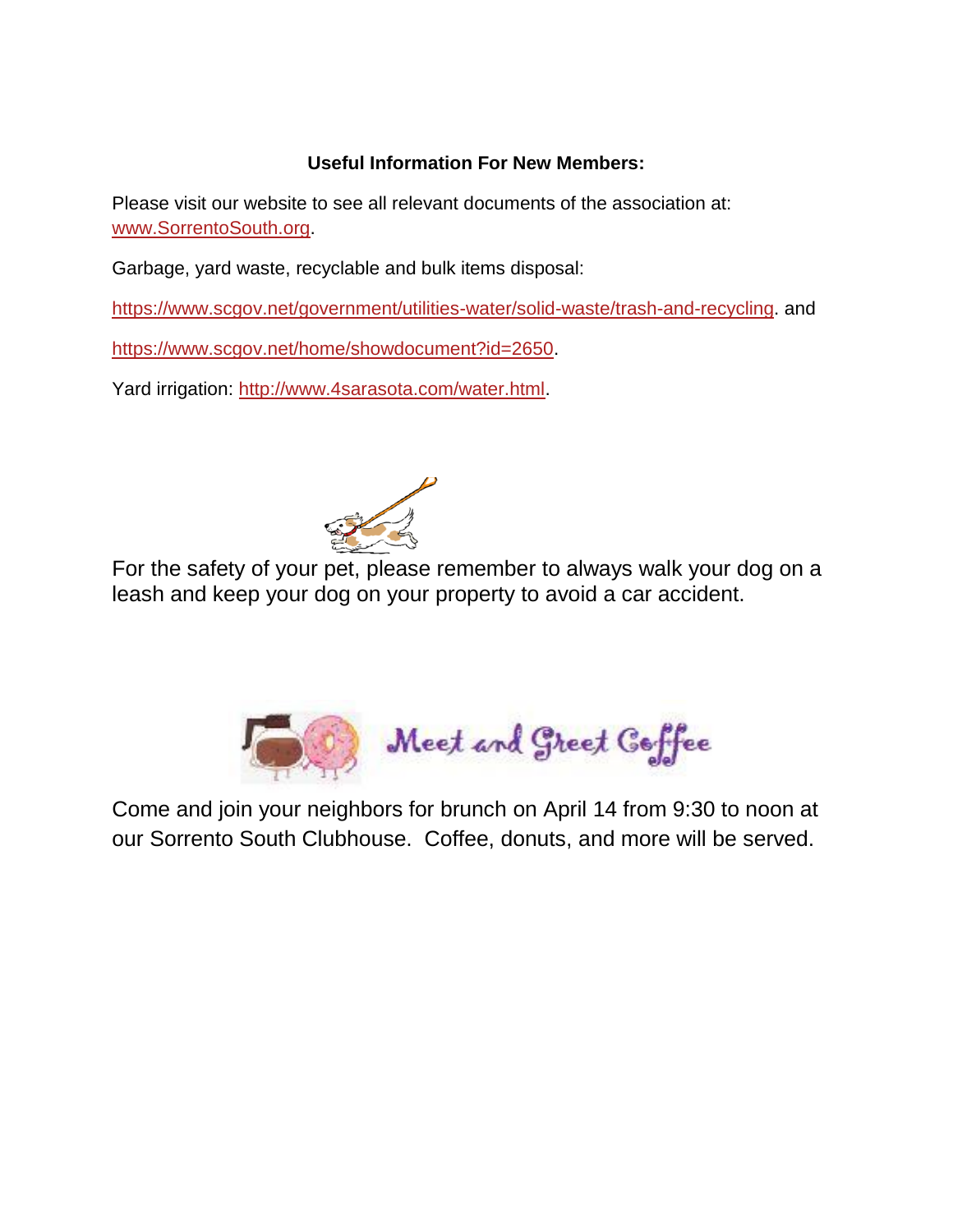## **In Memoriam**

We would like to extend our deepest sympathies to our neighbors who have lost family members:

Patrick Calkins, 404 Picasso Dr, a neighbor since 1995, passed away in January 2018. We extend our condolences to his daughter, Cami.

Phares Rutt passed away last year. He lived at 429 Murillo Dr with his wife Ruth to whom we extend our sympathies.



The 2018 Sorrento South Phone Directory will be e-mailed to all members with an e-mail address on record with the association. The Phone Directory will be mailed to members for whom we have no e-mail address.

Article 11.07 of our Sorrento Covenants states in part: "It is each Owner's responsibility to notify the Association of all contact information and any change in mailing address." The board would appreciate it if homeowners would provide an e-mail address, telephone number and, if appropriate, out-of-state address and phone number. It is important that SunState be made aware of any change(s) in this contact information. **E-mail addresses are not shared.**